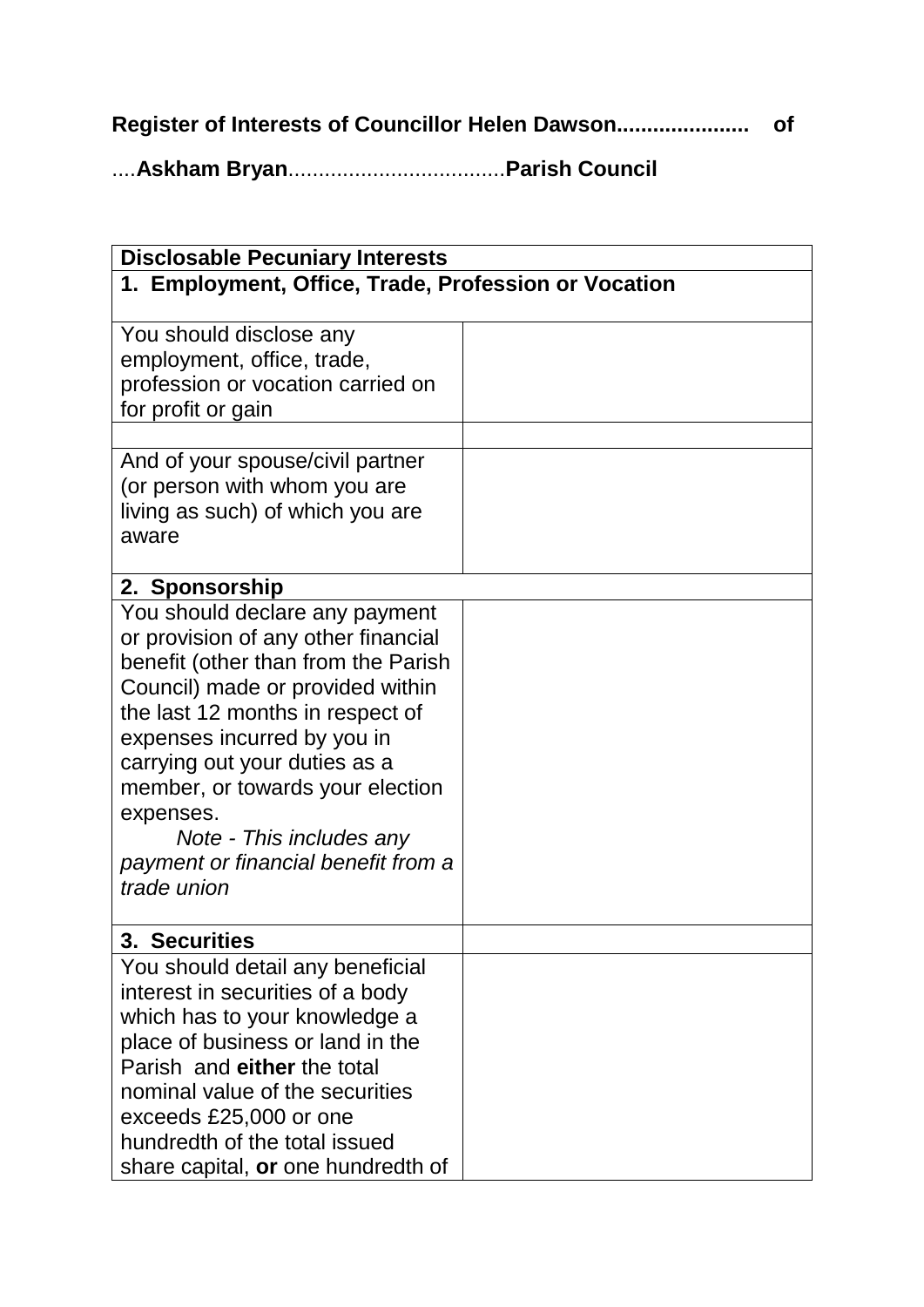| the total issued share capital of<br>any class of shares issued.                                                                                                                                                                        |                                                   |  |
|-----------------------------------------------------------------------------------------------------------------------------------------------------------------------------------------------------------------------------------------|---------------------------------------------------|--|
| "Securities" does not include<br>building society accounts but<br>includes securities of all other<br>descriptions such as shares,<br>debentures, stock, loan stock and<br>units of a collective investment<br>scheme                   |                                                   |  |
| And of your spouse/civil partner<br>(or person with whom you are<br>living as such) of which you are<br>aware                                                                                                                           |                                                   |  |
|                                                                                                                                                                                                                                         |                                                   |  |
| 4. Contracts                                                                                                                                                                                                                            |                                                   |  |
| You should detail any current<br>undischarged contract made<br>between you, or a body in which<br>you have a beneficial interest, and<br>the Council under which goods or<br>services are to be provided or<br>works are to be executed |                                                   |  |
| You have a beneficial interest in a<br>body which is a firm in which you<br>are a partner or a body corporate<br>of which you are a director, or in<br>the securities of which you have a<br>beneficial interest                        |                                                   |  |
| And of your spouse/civil partner<br>(or person with whom you are<br>living as such) of which you are<br>aware                                                                                                                           |                                                   |  |
| 5. Land, Licences and Corporate Tenancies                                                                                                                                                                                               |                                                   |  |
|                                                                                                                                                                                                                                         |                                                   |  |
| <u>Land</u>                                                                                                                                                                                                                             | 110 Main Street, Askham Bryan,<br><b>YO23 3QS</b> |  |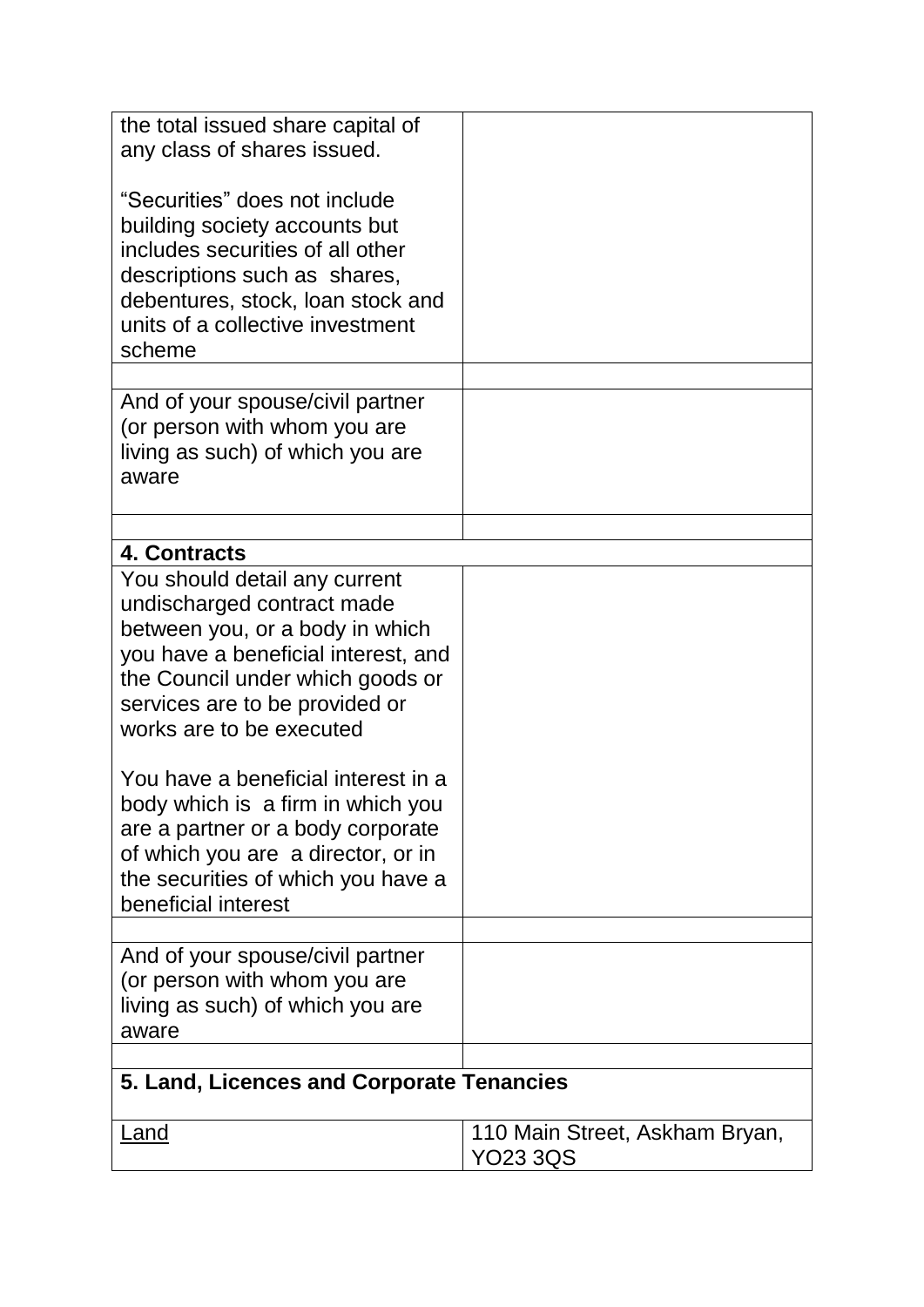| You should detail any beneficial<br>interest in land within the Parish<br>(excluding any easement, or right<br>in or over land which does not carry<br>the right to occupy or receive<br>income).<br>For these purposes land includes<br>buildings and so if you own or are<br>the tenant of your house you will<br>have an interest in land. |  |
|-----------------------------------------------------------------------------------------------------------------------------------------------------------------------------------------------------------------------------------------------------------------------------------------------------------------------------------------------|--|
|                                                                                                                                                                                                                                                                                                                                               |  |
| And of your spouse/civil partner (or<br>person with whom you are living as<br>such) of which you are aware                                                                                                                                                                                                                                    |  |
|                                                                                                                                                                                                                                                                                                                                               |  |
| Licences<br>You should detail any licence<br>(alone or jointly with others) to<br>occupy land in the Parish for a<br>month or longer.                                                                                                                                                                                                         |  |
|                                                                                                                                                                                                                                                                                                                                               |  |
| And of your spouse/civil partner (or<br>person with whom you are living as<br>such) of which you are aware                                                                                                                                                                                                                                    |  |
| <b>Corporate Tenancies</b>                                                                                                                                                                                                                                                                                                                    |  |
|                                                                                                                                                                                                                                                                                                                                               |  |
| You should detail any tenancy<br>where to your knowledge, the<br>Council is the landlord and the<br>tenant is a body in which you have<br>a beneficial interest.                                                                                                                                                                              |  |
|                                                                                                                                                                                                                                                                                                                                               |  |
| And any such tenancy of your<br>spouse/civil partner (or person                                                                                                                                                                                                                                                                               |  |